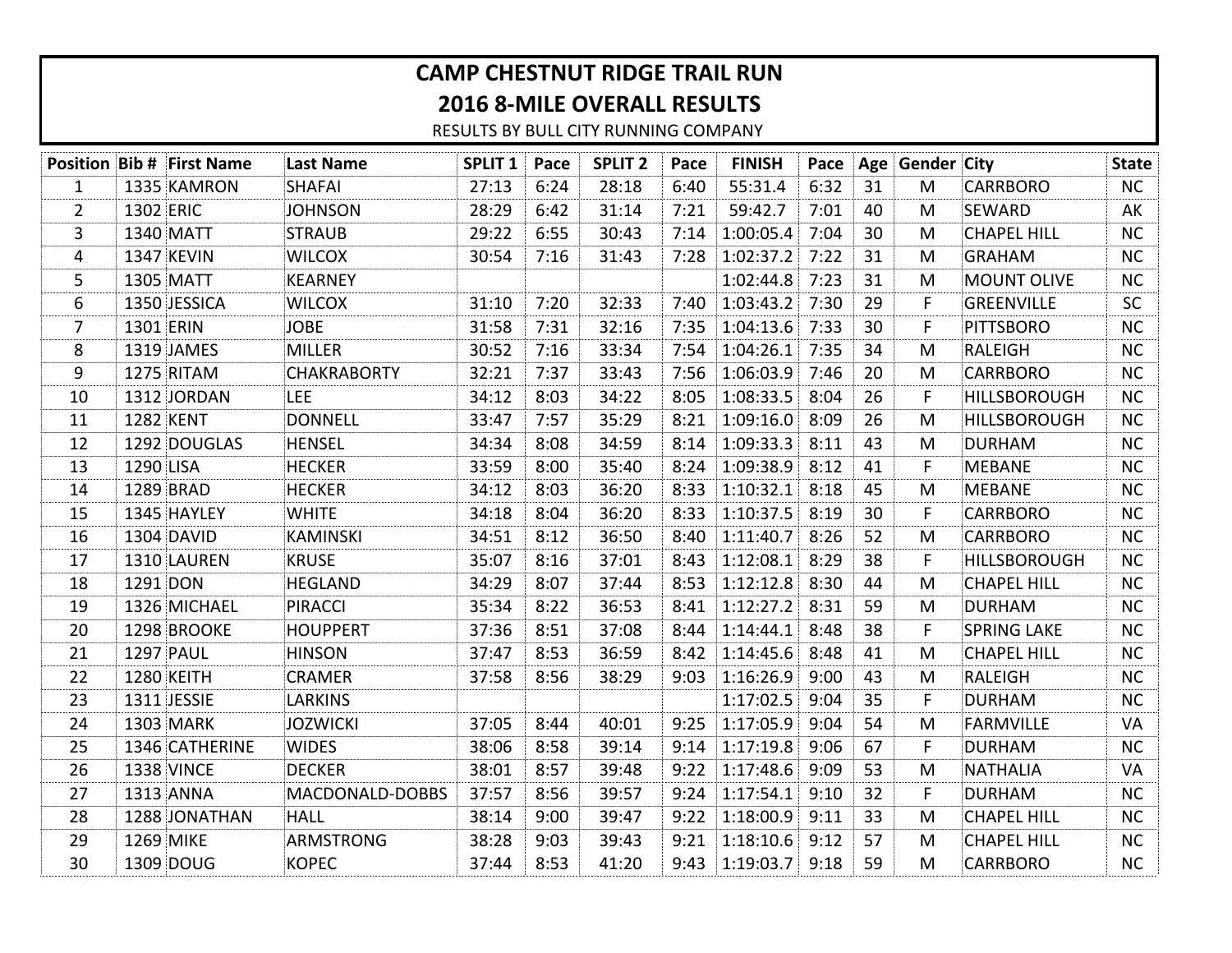|    | <b>Position Bib # First Name</b> | <b>Last Name</b>   | <b>SPLIT 1 Pace</b> |       | <b>SPLIT 2</b> | Pace | <b>FINISH</b>              |    | Pace Age Gender City |                      | <b>State</b> |
|----|----------------------------------|--------------------|---------------------|-------|----------------|------|----------------------------|----|----------------------|----------------------|--------------|
| 31 | 1320 ROGER                       | MITCHELL           |                     |       |                |      | $1:19:05.4$ 9:18           | 66 | M                    | <b>CARRBORO</b>      | NC           |
| 32 | 1300 GEORGE                      | <b>JACOBS</b>      | 37:44               | 8:53  | 41:22          | 9:44 | 1:19:06.5 9:18             | 57 | M                    | <b>PITTSBORO</b>     | <b>NC</b>    |
| 33 | 1270 COURTNEY                    | <b>BAKER</b>       | 41:04               | 9:40  | 38:22          | 9:02 | $1:19:25.5$ 9:21           | 34 | F                    | <b>MEBANE</b>        | NC           |
| 34 | 1274 BARBARA                     | <b>CAMPBELL</b>    | 39:19               | 9:15  | 40:26          | 9:31 | $1:19:45.4$ 9:23           | 59 | F                    | <b>CARRBORO</b>      | <b>NC</b>    |
| 35 | 1316 SANDRA                      | MCKINNON           |                     |       |                |      | 1:20:12.8 9:26             | 55 | F                    | <b>DURHAM</b>        | NC           |
| 36 | 1281 EDDIE                       | <b>DAY</b>         | 38:59               | 9:10  | 41:23          | 9:44 | 1:20:22.4 9:27             | 63 | M                    | <b>EAST BEND</b>     | <b>NC</b>    |
| 37 | $1314$ JIM                       | MANWARING          | 40:18               | 9:29  | 40:17          | 9:29 | 1:20:35.2 9:29             | 61 | M                    | <b>HURDLE MILLS</b>  | NC           |
| 38 | 1323 DAN                         | PERLMUTTER         |                     |       |                |      | 1:20:42.8 9:30             | 40 | M                    | <b>DURHAM</b>        | <b>NC</b>    |
| 39 | 1277 LEAH                        | <b>COOK</b>        | 39:42               | 9:20  | 41:19          | 9:43 | $1:21:01.2$ 9:32           | 50 | F.                   | <b>CEDAR GROVE</b>   | <b>NC</b>    |
| 40 | 1284 AGUSTIN                     | <b>FIORITO</b>     | 39:31               | 9:18  | 41:41          | 9:48 | $1:21:11.8$ 9:33           | 45 | M                    | <b>CHAPEL HILL</b>   | <b>NC</b>    |
| 41 | 1276 NEIL                        | <b>CHANEY</b>      | 41:26               | 9:45  | 39:55          | 9:24 | $1:21:21.4$ 9:34           | 36 | M                    | <b>BURLINGTON</b>    | NC           |
| 42 | 1336 AMY                         | <b>SINGER</b>      | 39:44               | 9:21  | 41:40          | 9:48 | 1:21:23.7 9:35             | 39 | F                    | <b>HILLSBOROUGH</b>  | <b>NC</b>    |
| 43 | 1272 KATE                        | <b>BERRIEN</b>     | 40:41               | 9:34  | 40:51          | 9:37 | $1:21:31.7$ 9:35           | 47 | F                    | HILLSBOROUGH         | <b>NC</b>    |
| 44 | 1287 ERICA                       | <b>HAAS</b>        | 41:17               | 9:43  | 40:24          | 9:30 | 1:21:40.9 9:37             | 40 | F                    | <b>SPRING LAKE</b>   | <b>NC</b>    |
| 45 | 1283 KEVIN                       | <b>EDWARDS</b>     | 40:13               | 9:28  | 42:28          |      | $9:59$ 1:22:40.8 9:44      | 42 | M                    | <b>HURDLE MILLS</b>  | NC           |
| 46 | 1279 LAURA                       | COVE               | 39:13               | 9:14  | 43:35          |      | 10:15 1:22:48.1 9:44       | 48 | F                    | RALEIGH              | <b>NC</b>    |
| 47 | 1330 CHARLES                     | <b>RIGGS</b>       | 39:11               | 9:13  | 45:16          |      | 10:39 1:24:26.9 9:56       | 29 | M                    | GREENSBORO           | <b>NC</b>    |
| 48 | 1327 LISA                        | <b>PORTERFIELD</b> | 40:56               | 9:38  | 44:06          |      | $10:22$ 1:25:01.5 10:00    | 44 | F                    | <b>CHAPEL HILL</b>   | <b>NC</b>    |
| 49 | 1307 DAN                         | <b>KEMP</b>        | 41:04               | 9:40  | 44:21          |      | 10:26 1:25:24.5 10:03 39   |    | M                    | <b>HILLSBOROUGH</b>  | NC           |
| 50 | 1271 MASAYO                      | <b>BALLARD</b>     | 40:48               | 9:36  | 44:52          |      | 10:33 1:25:40.2 10:05 47   |    | F                    | <b>WINSTON SALEM</b> | <b>NC</b>    |
| 51 | 1294 ANDREW                      | HERSHBERGER        | 39:38               | 9:20  | 46:10          |      | 10:52 1:25:47.5 10:06 30   |    | M                    | <b>DURHAM</b>        | NC           |
| 52 | 1344 TARYN                       | WARD               | 42:00               | 9:53  | 45:15          |      | 10:39 1:27:14.9 10:16 40   |    | F                    | <b>CHAPEL HILL</b>   | <b>NC</b>    |
| 53 | 1333 IVY                         | SETTLEMIRES        | 43:23               | 10:12 | 44:07          |      | 10:23 1:27:29.7 10:18 31   |    | F                    | <b>CHAPEL HILL</b>   | NC           |
| 54 | 1278 SANDRA                      | <b>COOKE</b>       | 44:02               | 10:22 | 44:04          |      | 10:22 1:28:06.0 10:22 37   |    | F                    | <b>HAW RIVER</b>     | <b>NC</b>    |
| 55 | 1349 SHAUNA                      | GRIFFIN            | 41:17               | 9:43  | 46:55          |      | 11:02 1:28:11.7 10:23 39   |    | F                    | <b>CHAPEL HILL</b>   | <b>NC</b>    |
| 56 | 1337 ERICA                       | SPARKENBAUGH       | 42:27               | 9:59  | 45:57          |      | 10:49 1:28:23.7 10:24 33   |    | F                    | <b>CHAPEL HILL</b>   | <b>NC</b>    |
| 57 | 1321 SHERRI                      | NEVIUS             | 42:31               | 10:00 | 46:14          |      | 10:53 1:28:45.4 10:27 40   |    | F                    | <b>DURHAM</b>        | NC           |
| 58 | 1331 AMY                         | <b>RODRIGUEZ</b>   | 42:11               | 9:56  | 46:38          |      | 10:58 1:28:48.8 10:27 32   |    | F                    | <b>CHAPEL HILL</b>   | <b>NC</b>    |
| 59 | 1318 DEAN                        | MILLER             | 41:49               | 9:50  | 47:04          |      | $11:04$ 1:28:52.5 10:27 46 |    | M                    | HILLSBOROUGH         | NC           |
| 60 | 1334 ANNE                        | MANDEVILLE-LONG    | 44:08               | 10:23 | 46:06          |      | 10:51 1:30:14.2 10:37 57   |    | F                    | <b>CHAPEL HILL</b>   | <b>NC</b>    |
| 61 | 1329 AMELIA                      | <b>RIGGS</b>       | 44:21               | 10:26 | 48:37          |      | 11:26 1:32:58.3 10:56 32   |    | F                    | <b>GREENSBORO</b>    | <b>NC</b>    |
| 62 | 1299 HOLLY                       | <b>HOWELL</b>      | 45:02               | 10:36 | 50:22          |      | 11:51 1:35:24.2 11:13 34   |    | F                    | <b>HILLSBOROUGH</b>  | <b>NC</b>    |
| 63 | 1295 LISA                        | <b>HERVEY</b>      | 46:38               | 10:58 | 50:20          |      | 11:51 1:36:58.4 11:25 47   |    | F                    | RALEIGH              | <b>NC</b>    |
| 64 | 1315 GREG                        | <b>MCGRATH</b>     | 46:56               | 11:03 | 50:44          |      | 11:56 1:37:40.4 11:29 67   |    | M                    | <b>WINSTON-SALEM</b> | NC           |